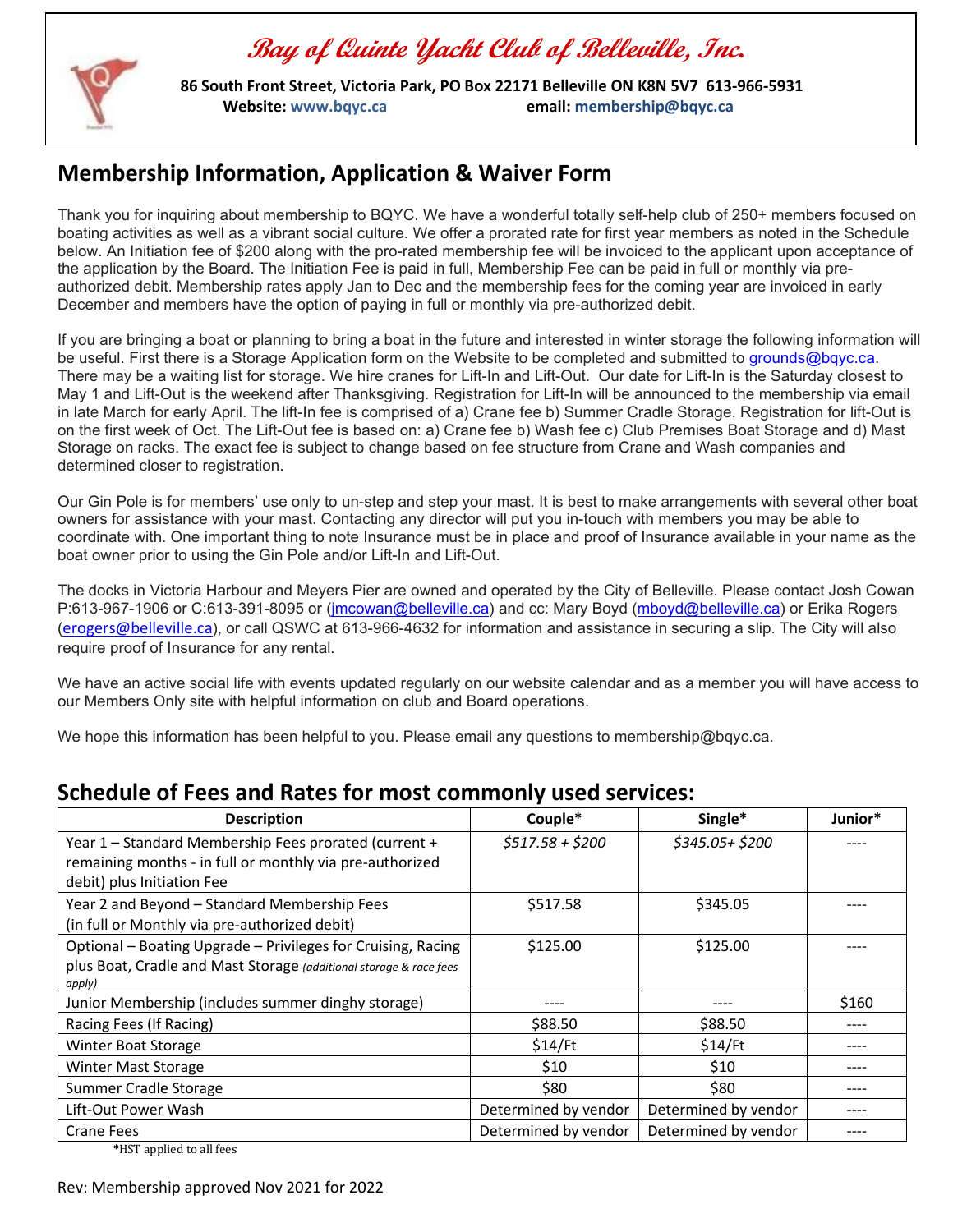

 **86 South Front Street, Victoria Park, PO Box 22171 Belleville ON K8N 5V7 613-966-5931 Website[: www.bqyc.ca](http://www.bqyc.ca/) email: [membership@bqyc.ca](mailto:membership@bqyc.ca)**

| <b>Full Membership</b><br>$\Box$                                                          | Junior Membership $\Box$<br>or                         |  |
|-------------------------------------------------------------------------------------------|--------------------------------------------------------|--|
| <b>Member Details</b>                                                                     | <b>Membership No:</b>                                  |  |
| Name:                                                                                     | Phone:                                                 |  |
| Email:                                                                                    | <b>Cell Phone:</b>                                     |  |
| Name:                                                                                     | Phone:                                                 |  |
| Email:                                                                                    | <b>Cell Phone:</b>                                     |  |
| <b>Address:</b>                                                                           | Dependent children up to age 25 if enrolled in school: |  |
|                                                                                           | 1.                                                     |  |
| City:<br>PC.<br>Prov.                                                                     | 2.                                                     |  |
|                                                                                           | 3.                                                     |  |
| <b>Boat Name:</b>                                                                         | <b>Boat Make/Model:</b>                                |  |
| Power □<br>Sail $\Box$                                                                    |                                                        |  |
| Winter Storage: Yes/No                                                                    | Summer docking (please let us know where you dock!)    |  |
| (please complete the Application for Winter Boat                                          |                                                        |  |
| Storage located on the BQYC.ca website)                                                   |                                                        |  |
| <b>Parent or Emergency Contact Information:</b><br>(required for Junior Members under 18) | <b>School attending (if Junior Membership):</b>        |  |
| Name:                                                                                     |                                                        |  |
| Phone:                                                                                    |                                                        |  |
| Cell Phone:                                                                               |                                                        |  |

*Single/Couple Applicants Privacy Policy: The Bay of Quinte Yacht Club (BQYC) requests your permission to use your name, contact information and/or photo for internal and external publications. This may include the OnBoard newsletter, marketing & promotions, Club Directory and email distribution list for club events. All information contained on this form, including email addresses, shall be for the sole use and purpose of BQYC and shall be held in strictest confidence.* 

*Junior Member Applicant Privacy Policy: The Bay of Quinte Yacht Club (BQYC) requests your permission to use your name, contact information and/or picture for internal administrative and communication purposes only. This may include email distribution list for club events, announcements, notifications and with permission your name may be included in Onboard articles highlighting events held at the club. Junior Members are not included in the Club Directory. All information contained on this form, including email addresses, shall be for the sole use and purpose of BQYC and shall be held in strictest confidence.*

*For all applicants: As a condition of and in consideration for membership being considered for acceptance in the Bay of Quinte Yacht Club, the undersigned hereby understands, covenants, and agrees as follows:*

*The sport of boating has risks and the member participates at their own risk. The Bay Of Quinte Yacht Club, its directors, officers, members, employees, agents, instructional staff, and volunteers (the "BQYC") shall not be held responsible in the event of accident or injury or for any damage to person or property.*

*Furthermore, the undersigned shall save harmless and indemnify the BQYC from and against all claims, actions, cost, expenses and demands brought upon the BQYC in respect to death, injury, loss or damage to person or property howsoever caused, arising from or in connection with taking part in boating notwithstanding that the*  same may have been contributed to or caused by the negligence of BQYC. This release shall be binding on the member, junior member and their parents/guardians, *and their heirs, executors and assigns.*

*Bay of Quinte Yacht Club considers all members to be in good standing until a) the member submits a resignation letter to the Board or b) any amounts owing to the BQYC is in default for 90+1 days.* 

*If you are applying for Winter Boat Storage, please complete the Application for Winter Boat Storage located on the BQYC.ca website and note:*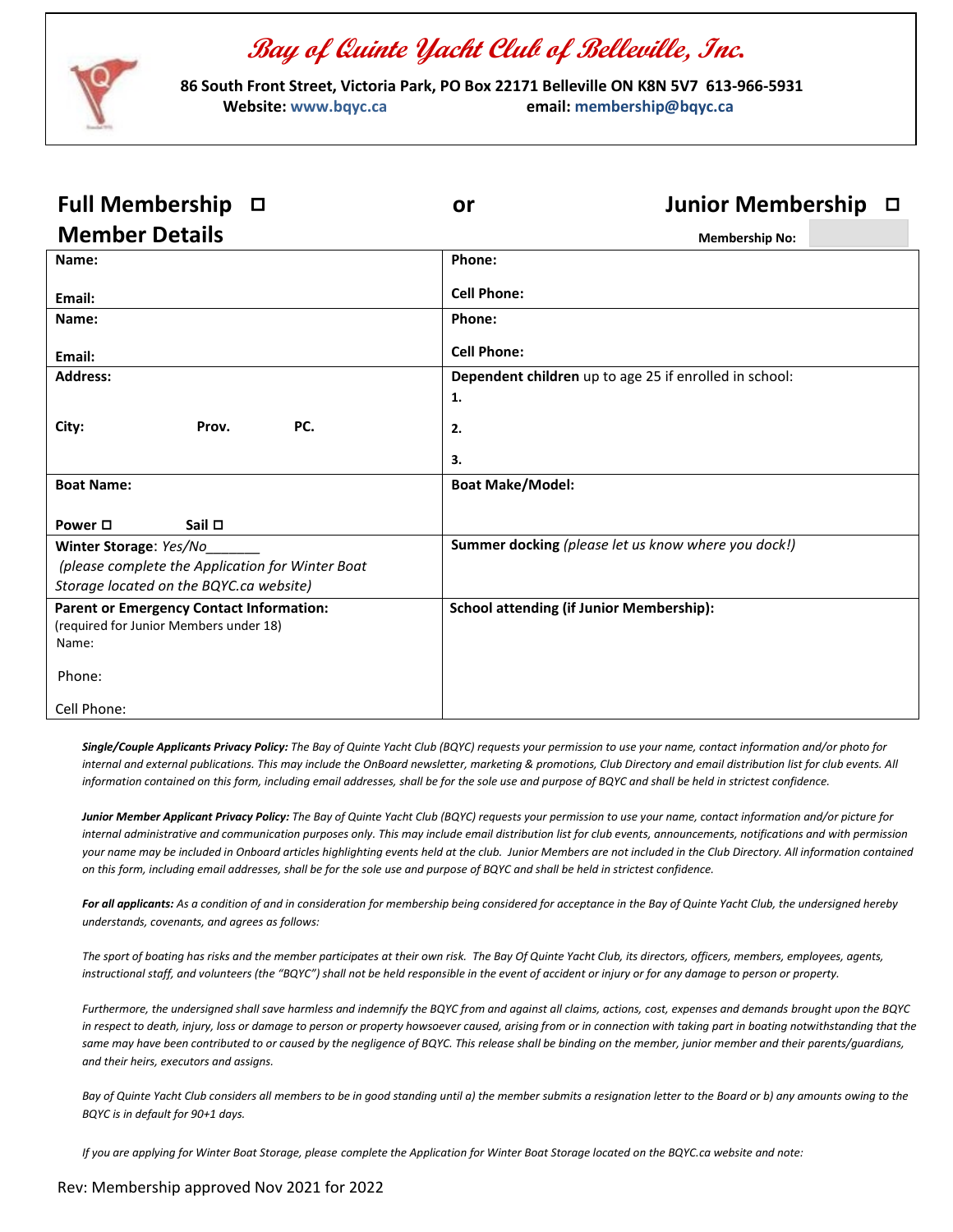

 **86 South Front Street, Victoria Park, PO Box 22171 Belleville ON K8N 5V7 613-966-5931 Website[: www.bqyc.ca](http://www.bqyc.ca/) email: [membership@bqyc.ca](mailto:membership@bqyc.ca)**

- *Only boats owned by Boating Members may be stored on Club property.*
- *Boat placement will be at the discretion of the Lift Committee.*
- *The waiting list, if any, will be on a first come first served basis.*

*As BQYC is membership owned and operated and in order to provide the services our membership enjoys we depend upon volunteers to operate almost all aspects of the club. Please indicate your strengths and interests: Carpentry\_\_\_\_, Electrical \_\_\_\_\_, Mechanical \_\_\_\_\_, Plumbing \_\_\_\_\_, Grounds\_\_\_\_\_, Small Boat Repair \_\_\_\_\_, Administration \_\_\_\_, Events/Entertainment \_\_\_\_\_\_, Committee work \_\_\_\_\_, Board work\_\_\_\_\_\_.*

*Please confirm your agreement to the waiver and that you will abide by our Club Constitution and Policies and Practices by signing below. If you would like to read our club governance documents in detail please reach out to our Rear Commodore [\(membership@bqyc.ca\)](mailto:membership@bqyc.ca) for access. Thank you.*

| Please check if you do not wish to be listed in the club directory $\Box$               |  |                                                                                  |
|-----------------------------------------------------------------------------------------|--|----------------------------------------------------------------------------------|
|                                                                                         |  |                                                                                  |
|                                                                                         |  |                                                                                  |
|                                                                                         |  |                                                                                  |
| <b>Junior Applicant</b><br>*Applicant must be a Full- Time Student aged 12 to 25 years. |  | ,我们也不能会在这里,我们的人们就会不能会在这里,我们也不能会不能会不能会不能会不能会不能会不能会。""我们的人们就会不能会不能会不能会不能会不能会不能会不能会 |
|                                                                                         |  |                                                                                  |
| Applicants Age: _________________                                                       |  |                                                                                  |
|                                                                                         |  |                                                                                  |
|                                                                                         |  |                                                                                  |
|                                                                                         |  |                                                                                  |
|                                                                                         |  |                                                                                  |
| For Office Use Only:                                                                    |  |                                                                                  |
|                                                                                         |  |                                                                                  |
| Membership No.                                                                          |  |                                                                                  |
|                                                                                         |  |                                                                                  |